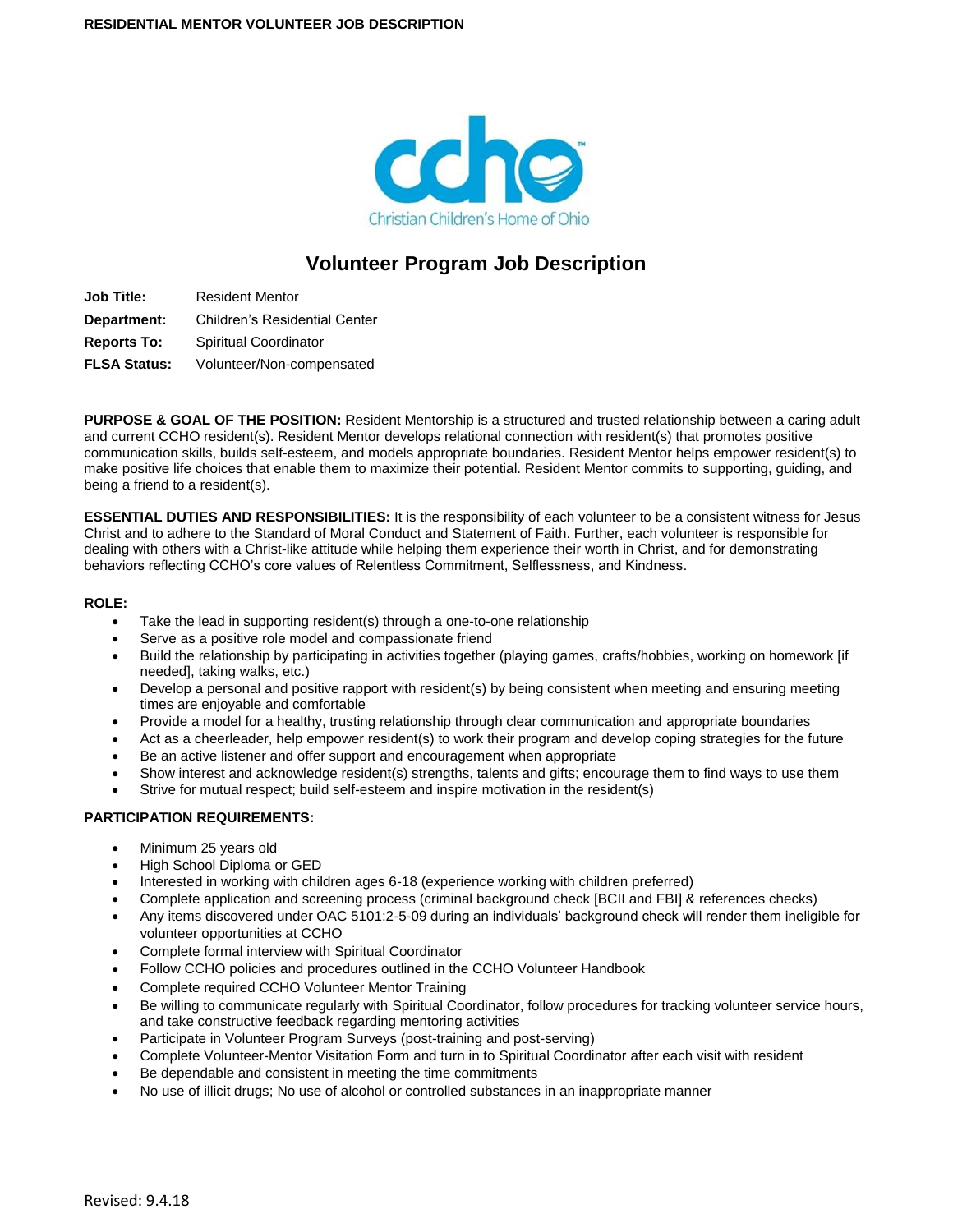### **DESIRABLE QUALITIES:**

- Active and reflective listener
- Encouraging and supportive
- Patient and flexible
- Tolerant and respectful of individual and cultural differences
- Responsible, dependable, considerate, and optimistic
- Enjoys working with children; sense of humor
- Sensitivity to persons of different educational, economic, cultural or racial backgrounds
- Motivated and self-assured
- Enthusiastic, yet professional demeanor
- Inspires children to realize their dreams and goals
- Trustworthy and caring
- Good relationship building skills
- Ability to maintain constructive relationship boundaries with resident and CCHO staff
- Able to communicate with children openly and without judgment
- Practical problem-solving skills and ability to see solutions and opportunities
- Willing spirit and team player

### **TIME COMMITMENT:**

- Minimum 3 Months. Mentors can choose from the following options
	- *Stay with only one resident for the duration of their program* (6-9-month average; some residents will stay longer depending on the child and their level of trauma)
	- *Mentor multiple residents in a defined time frame* (e.g. 8 months, mentor four different residents for 2 months each)
	- *Mentor two residents during 3-month commitment* (i.e. 2 separate days a week or 1 day with split time)
- Meet with resident(s) mentee 3+ times per month for 1-1.5-hour visits (times based on clinical programming schedule – Tuesday-Thursday evenings 6:00-7:30pm & Sundays 2:30-4:00pm)
- Complete required CCHO Volunteer Mentor Training (includes total of 3-4 hours On-Campus training)
- Attend Bi-Annual Mentor Group Meetings
- Receive 4 additional hours of training throughout the year (incorporated into Bi-Annual Mentor Group Meetings)
- Attend bi-monthly supervision/support meetings with Spiritual Coordinator
- Attend **optional** mentor/mentee group events, mentor support groups, and volunteer recognition events
- Work closely with Spiritual Coordinator through phone contact, email and personal conferences

**MATCHING PROCESS:** Matches will be made based on interests, skills, background, knowledge and temperament of both the resident and the mentor. Before beginning the mentor relationship, Resident Mentors will have a 20-30-minute meeting with the resident mentee's therapist where they will provide some background information about the resident mentee. Therapist will also review the Volunteer Mentor/Mentee Relationship Conduct Protocols and then introduce the Resident Mentor to the resident Mentee.

### **APPLICATION & SCREENING PROCESS:**

- Written application
- Provide three references (non-relatives) [one must be pastor or church leader]
- Personal Interview with Volunteer and Spiritual Coordinator
- Criminal Background (BCII and FBI), Registered Sex Offender Check and Child Abuse and Neglect Registry (charges which fall under the Ohio Revised Code will be considered on a case by case basis)
- Complete CCHO Volunteer Mentor Training

## **TRAINING & SUPPORT:**

- Bi-monthly supervision/support meetings with Spiritual Coordinator
- Individual meetings with Spiritual Coordinator when necessary
- Supervisor on Duty will provide on-site support and consultation
- Bi-Annual Mentor Group Meetings to discuss issues as well as receive training on pertinent topics to support and educate them as Resident Mentors
- CCHO may require Criminal Background (BCII and FBI), Registered Sex Offender Check, and Child Abuse and Neglect Registry at any time throughout the Mentor's service with CCHO